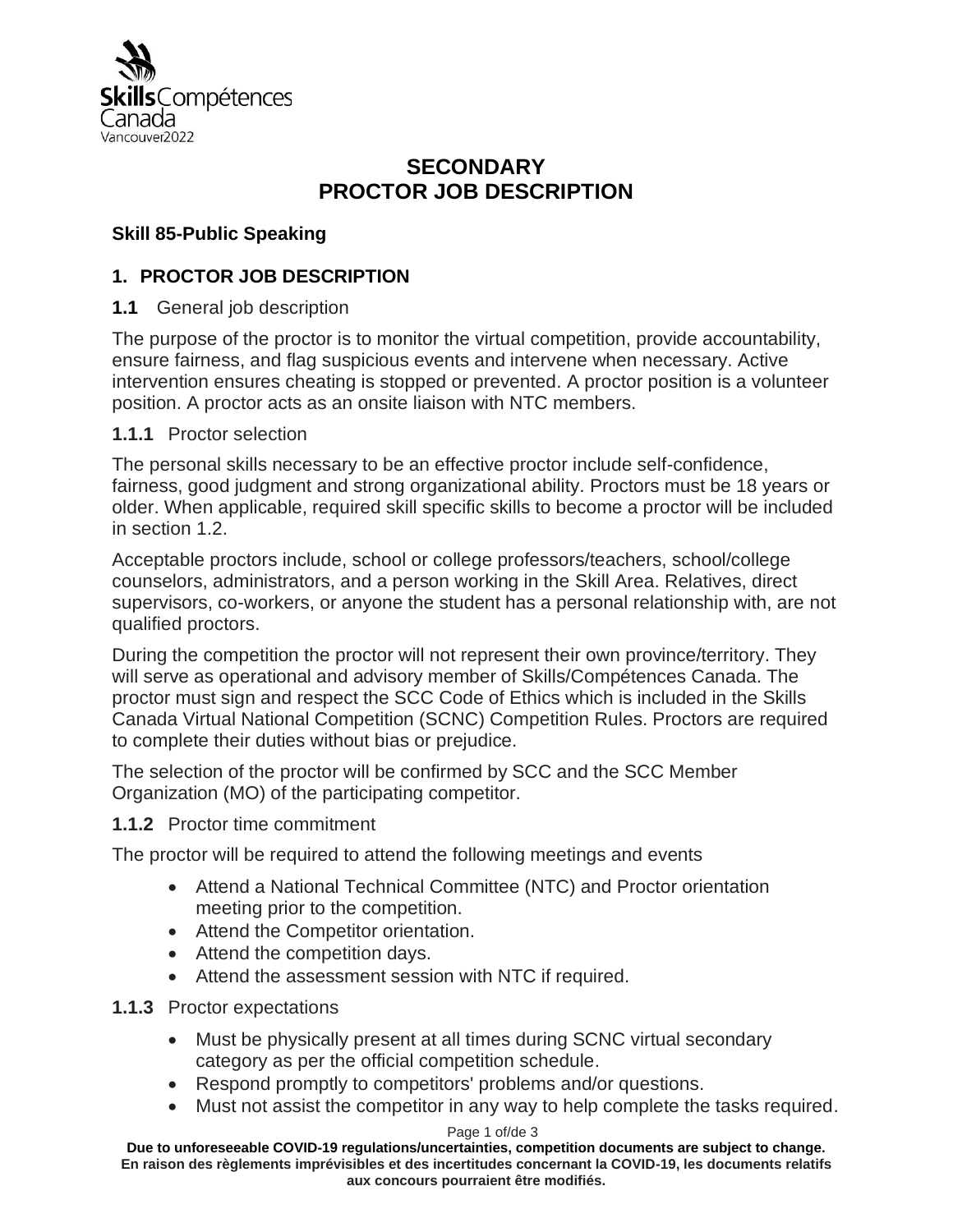

- Must be in constant communication with NTC, as necessary.
- It is strongly recommended that the proctor be familiar with the SCNC Competition rules.
- It is strongly recommended that the proctor be familiar with all paperwork that will need to be submitted electronically to SCC and/or the NTC.

#### **1.1.4** Proctor responsibilities

- Ensuring that the SCNC Competition Rules are followed
- Overseeing safety throughout the competition
- Providing on-site support to the NTC (proctors will be in contact with NTC at all times)
- Providing support to the competitor
- Providing camera management
- Taking videos footage and/or photos for marketing purposes
- Taking video footage and/or photos for assessment purposes
- Assist the NTC with the equipment and material check during orientation and throughout the competition.
- Providing interpretation services as required
- Proctors will provide on-site technical support as required
- Proctors will be in contact with technical support staff throughout the competition
- Ensuring competitors are connected to the internet as required
- Uploading videos, photos and other documents as required
- Proctors must complete administrative forms for the competition that they supervise.
	- o Orientation checklist
	- o Safety check list
	- o Equipment check list
	- o Material check list
	- o Assessment check list
	- o All other required SCC forms
- Before beginning the competition, verify that the right competitors are present in the room by checking their identification.
- Before the beginning of the competition post the name of the competitor, province/territory with their Skill # and name in a highly visible area that can be captured by the video camera. (template will be provided)

As per the competition schedule, when the competition time expires, proctors must make sure that the competitor stops all work.